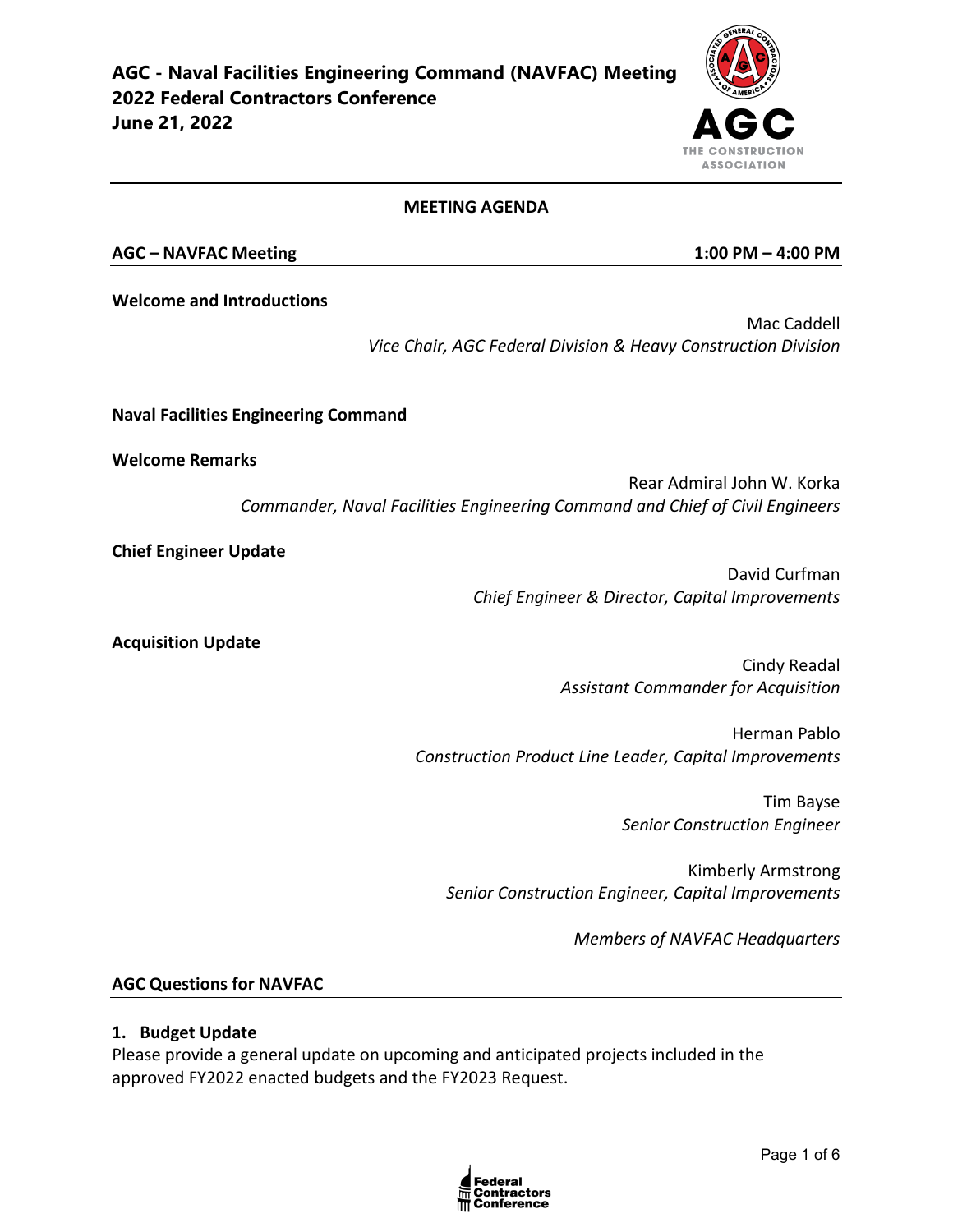

Questions:

- A. What is the breakdown of projects? By project types; By procurement/project delivery method (design-build, CMc, design-bid-build); By state/location.
- B. There are projects that are authorized, but do not have funds appropriated. What is the status of these projects, and when are appropriations expected?

## **2. PLA Executive Order**

On February 4, 2022, President Biden signed a new [Executive Order on Use of Project Labor](https://nam12.safelinks.protection.outlook.com/?url=https%3A%2F%2Fwww.whitehouse.gov%2Fbriefing-room%2Fpresidential-actions%2F2022%2F02%2F04%2Fexecutive-order-on-use-of-project-labor-agreements-for-federal-construction-projects%2F&data=04%7C01%7Cjimmy.christianson%40agc.org%7C9a54ffe1775c4b33b2e708d9e8301d61%7C4602d740c1bb4d33b33a435efb6aa1bd%7C0%7C0%7C637796115617974723%7CUnknown%7CTWFpbGZsb3d8eyJWIjoiMC4wLjAwMDAiLCJQIjoiV2luMzIiLCJBTiI6Ik1haWwiLCJXVCI6Mn0%3D%7C3000&sdata=3UwKG%2FHFXcoGKt%2B802izNRlIVSQtUbx7E4yOMXgBSQs%3D&reserved=0)  [Agreements For Federal Construction Projects \(PLA\).](https://nam12.safelinks.protection.outlook.com/?url=https%3A%2F%2Fwww.whitehouse.gov%2Fbriefing-room%2Fpresidential-actions%2F2022%2F02%2F04%2Fexecutive-order-on-use-of-project-labor-agreements-for-federal-construction-projects%2F&data=04%7C01%7Cjimmy.christianson%40agc.org%7C9a54ffe1775c4b33b2e708d9e8301d61%7C4602d740c1bb4d33b33a435efb6aa1bd%7C0%7C0%7C637796115617974723%7CUnknown%7CTWFpbGZsb3d8eyJWIjoiMC4wLjAwMDAiLCJQIjoiV2luMzIiLCJBTiI6Ik1haWwiLCJXVCI6Mn0%3D%7C3000&sdata=3UwKG%2FHFXcoGKt%2B802izNRlIVSQtUbx7E4yOMXgBSQs%3D&reserved=0) When in effect, this Executive Order (E.O.) will require every prime contractor and subcontractor to engage in negotiation or agree to PLAs on federal construction projects valued at \$35 million or more. (AGC of America [statement\)](https://www.agc.org/news/2022/02/04/biden-order-imposing-project-labor-agreements-federal-projects-will-inflate-construction-costs) According to an AGC of America [analysis o](https://www.agc.org/sites/default/files/Files/communications/New_Data_Weighs_on_Debate_Over_Project_Labor_Agreements.pdf)f data obtained via a [Construction Advocacy Fund](https://constructionadvocacyfund.agc.org/?_zs=3Onnc1&_zl=qrBB8)financed lawsuit under the Freedom of Information Act, the Department of Defense federal construction agencies rejected PLA mandates 99.4 percent of the time even when encouraged to do so under the Obama Administration.

Questions:

- A. AGC members to provide feedback on the potential impacts to NAVFAC projects.
- B. How does NAVFAC intend to apply this new PLA requirement?
- C. How does NAVFAC intend to pursue exemptions for its programs?

### **3. Supply Chain and Material Costs**

The unending series of supply-chain bottlenecks, as well as extreme price increases and long lead times for a variety of construction materials, threaten federal construction procurement. AGC of America has published its [Construction Inflation Alert,](https://www.agc.org/learn/construction-data/agc-construction-inflation-alert) a guide to inform owners, officials, and others about the cost and supply-chain challenges. Widespread material shortages, unavailability, longer lead times, price escalation, etc. continue to threaten federal construction.

Questions:

- A. What are NAVFAC expectations as it relates to changes in pricing, materials, and schedules?
- B. Industry is seeing private clients including price adjustment clauses in solicitations as well as modify existing contracts to include a means for contractor recovery due to price escalation. Is NAVFAC considering inclusion of this clause for recovery in both future and/or modifying current solicitations related to price escalation? Will NAVFAC consider broader use of Economic Price Adjustment clauses.

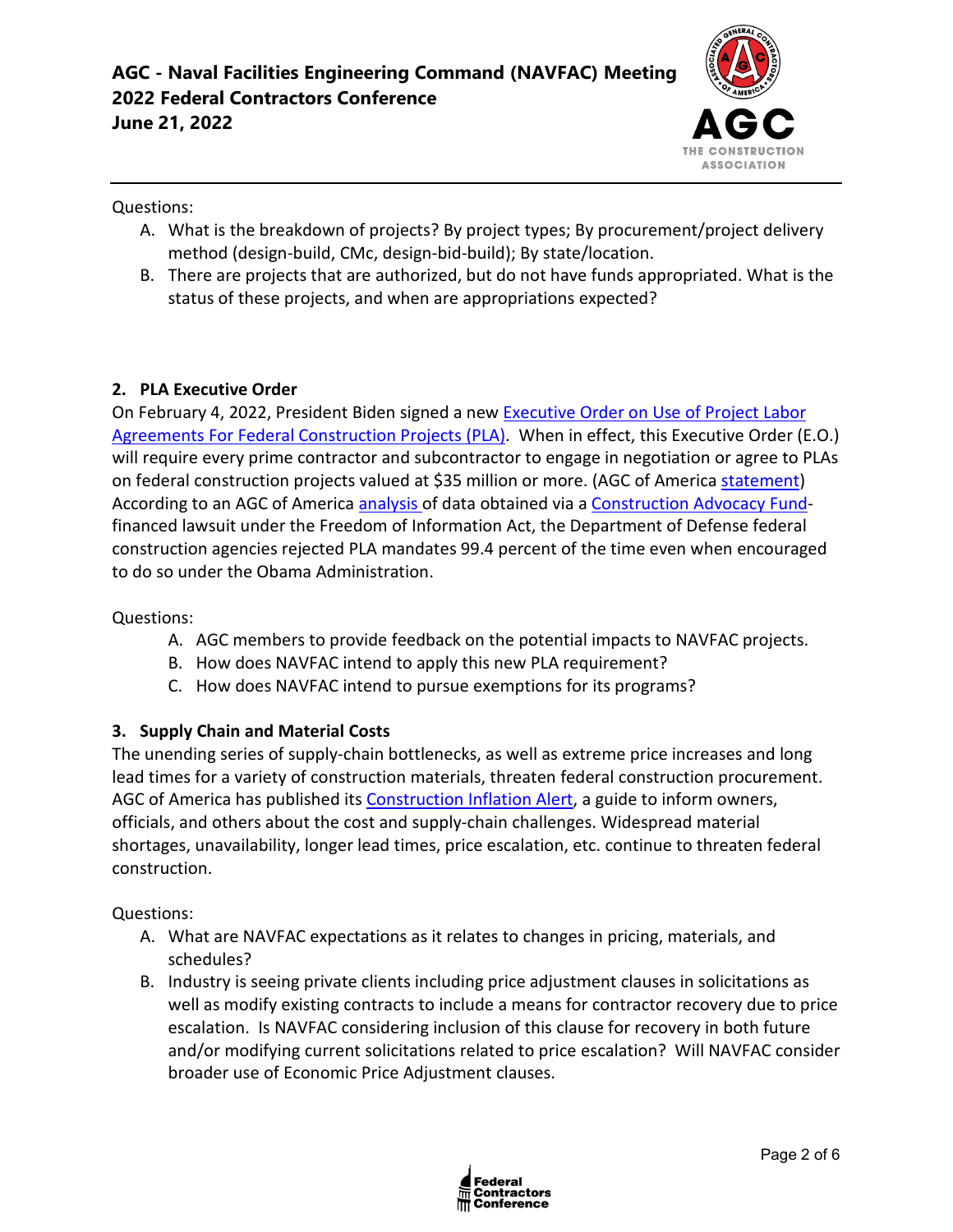

- C. Industry is seeing private clients including price adjustment clauses for reimbursement for costs associated with extended contract durations due to supply-chain issues. Currently, the Federal contractors are typically allowed an extension of time but no reimbursement for costs associated with the delay. Is NAVFAC considering inclusion of this clause for recovery in future and/or modifying current solicitations for delay costs?
- D. Does NAVFAC account for the impacts of supply chain and material costs in their cost estimates?
- E. Will NAVAC be more flexible in allowing for stored materials onsite?
- F. Does NAVFAC account for the impacts of supply chain in their schedule estimates?
- G. How can AGC and NAVFAC work together to address the challenges?

### **4. Speed to Award**

Awarding projects and quickly beginning work has long been a priority for NAVFAC and AGC. Quickly awarding projects help NAVFAC and AGC members mitigate the many risks and uncertainties that currently face NAVFAC projects.

Questions:

- A. What initiatives from NAVFAC will help increase the speed to award?
- B. What recommendations do AGC members have?
- C. What can NAVFAC do to reduce instances where AGC members are asked to hold bids?

### **5. Electronic Construction Management System (eCMS)**

eCMS is NAVFAC's web-based collaboration tool for transferring, sharing, and managing technical submittals and documents. NAVFAC has recently updated eCMS to improve mobility, document control, tracking, etc.

Questions:

- A. AGC members to provide NAVFAC feedback on eCMS
- B. NAVFAC to provide update on eCMS and any developments planned.

### **6. Early Contractor Involvement (ECI) Program**

AGC members report seeing more *Early Contractor Involvement* (ECI) as a project delivery method in some NAVFAC solicitations.

Questions:

- A. Please give an update on the stats of ECI Projects and any NAVFAC initiatives.
- B. Are there plans to more feedback from the AGC and industry?
- **7. Cybersecurity**

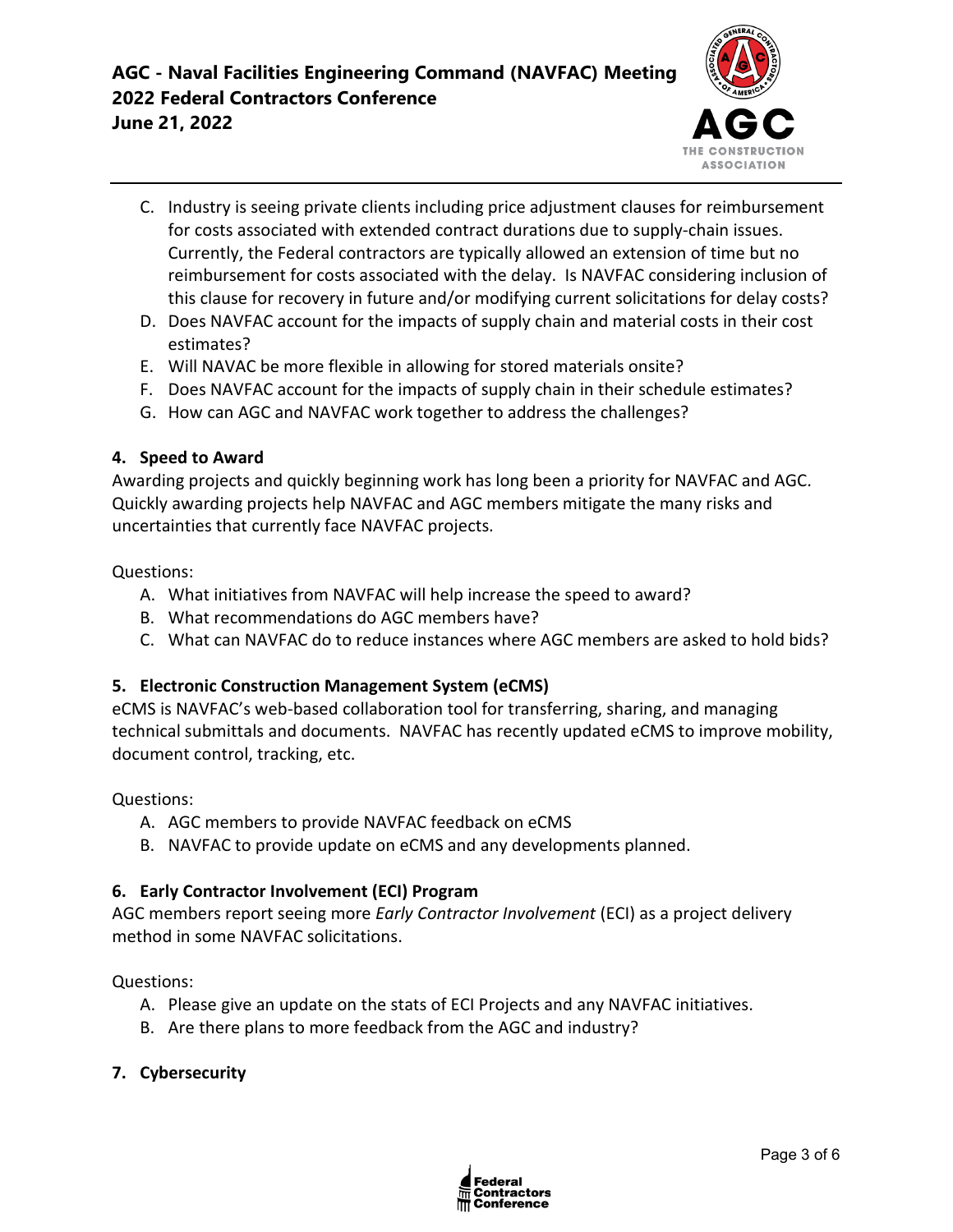

DFARS 252.204-7012 (Safeguarding Covered Defense Information & Cyber Incident Reporting) requires covered contractor information systems to comply with NIST 800-171 (Protecting Controlled Unclassified Information in Nonfederal Systems and Organizations). These rules require contractors to implement cybersecurity safeguards and reporting requirements that will cover unclassified Controlled Technical Information or other information Controlled Unclassified Information registry published by the National Records and Archives. In 2019, the Department of Defense initiated the Cybersecurity Maturity Model Certification (CMMC). CMMC is intended to be "go/no go" requirement in all Department of Defense solicitations. CMMC Accreditation Body is the sole authorized accreditation and certification partner CMMC program and C3PAOs. In November 2021, after months of internal review, the Department of Defense **[announced](https://www.defense.gov/News/Releases/Release/Article/2833006/strategic-direction-for-cybersecurity-maturity-model-certification-cmmc-program/)** significant changes to the CMMC program, now called CMMC 2.0. Among these changes are: reducing the number of companies that would require a 3rd party assessment, reducing the CMMC rating from 5 levels to 3 levels, suspending CMMC pilot programs until a final regulation, allow for annual self-assessments for certain levels, and brings back Plans of Action and Milestone (POAM). AGC has communicated the difficulty many contractors have had implementing these new cybersecurity requirements and the challenges of that the CMMC model brings. DoD acknowledges the challenge of being 100% complaint with CMMC, but suggest a firm's "policies, plans, processes, and procedures" may offset the need for full compliance. The proposed CMMC 2.0 rule will go through the public notice and comment period, but a date has yet to be announced. AGC is committed to working with the federal government to ensure that cybersecurity requirements are clear and consistent that reflect input from impacted stakeholders and provide adequate lead time for compliance.

Questions:

- **A.** Please provide an update on CMMC and NAVFAC Contracts. How is NAVFAC implementing these requirements?
- **B.** Will NAVFAC provide guidance as to what information contractors will be liable for protecting?
- **C.** How will these requirements be addressed in the new ECMS System?

### **8. New Buy American Rule and Domestic Content Requirements**

On July 29, a prosed rule was released to amend to the FAR to add Buy American Act Requirements. The proposed rule increases the domestic content required to 60% with increases in two years to 70% and then 75% in five years. It permits acceptance of products and construction materials up to 6 years after publication of the rule which are unavailable at an acceptable cost. It also states that a higher price preference may be identified for critical end products and construction materials. However, the new requirements will not apply to Commercially Off The Shelf (COTS) items. The rule was initiated based on President Biden's Executive Order on [Ensuring the Future Is Made in All of America by All of America's Workers.](https://www.whitehouse.gov/briefing-room/presidential-actions/2021/01/25/executive-order-on-ensuring-the-future-is-made-in-all-of-america-by-all-of-americas-workers/) AGC had several conversations with the White House and the Made in America Office to

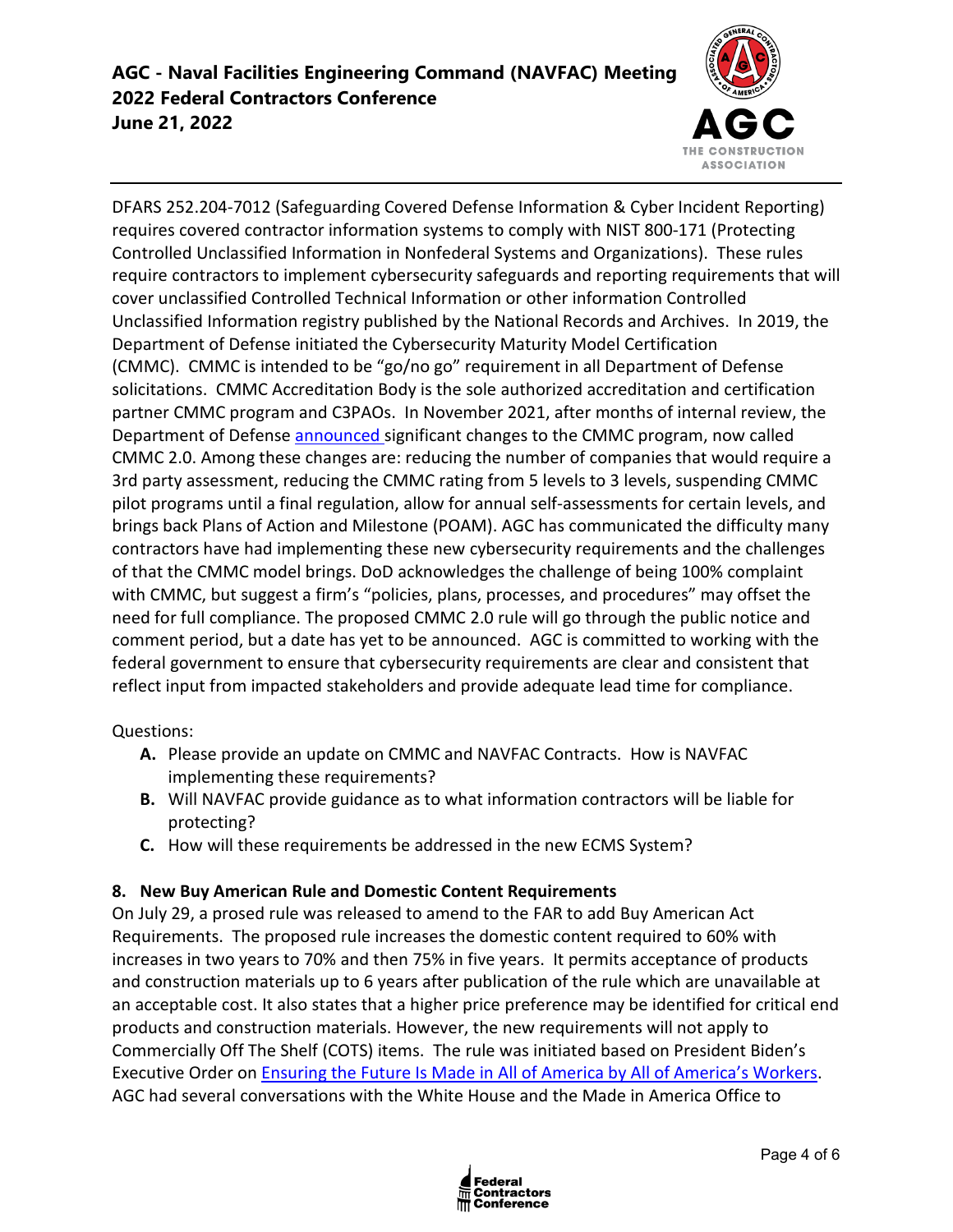# **AGC - Naval Facilities Engineering Command (NAVFAC) Meeting 2022 Federal Contractors Conference June 21, 2022**



provide the construction industry's prospective. [AGC commented](https://www.regulations.gov/comment/FAR-2021-0008-0008) on this rule, and will continue to advocate for the construction industry to ensure that policy makers are well informed about the uniqueness of construction.

- A. What does NAVFAC see as impacts from these increased requirements to its contracts, material, and time estimates?
- B. What does NAVFAC account for the impacts of these Buy American requirements in it cost estimates?
- C. How can AGC and NAVFAC work together to address the challenges.

### **9. Partnering**

NAVFAC, AGC, and AGC members have a long history of partnering to deliver the high-quality infrastructure projects in a safe and effective manner. AGC believes that engaging in projectlevel partnering as committed team members with NAVFAC will improve project execution, staff efficiency (NAVFAC and contractor), safety, trust, and the project team relationships. AGC members have embraced partnering and are committed to bringing key decision makers into the fold in order to get the most out of the process. We see an opportunity to improve the process by getting a commitment from all parties attending to bring key decision makers (i.e. Design Manager, Contracting Officer, Contract Specialist, Project Manager, and Operation Manager, FEAD Director, Public Works Officer, etc.).

### Questions:

- **A.** NAVFAC is requiring/mandating more frequently in contracts, are metrics being tracked and if so which ones and can they be shared, are other improvements being implemented as previously suggested by AGC
- **B.** NAVFAC to provide an update on partnering goals or initiatives.
- **C.** How does NAVFAC ensure that partnering is actually followed through and abided by?
- **D.** What metrics are tracked from the date of partnering through project completion?
- **E.** How can AGC help in providing help to contractors on Partnering training, expectations, best practices, etc.

### **10. COVID-19**

On Sept. 9, 2021, President Biden issued Executive Order 14042, [Ensuring Adequate COVID](https://www.whitehouse.gov/briefing-room/presidential-actions/2021/09/09/executive-order-on-ensuring-adequate-covid-safety-protocols-for-federal-contractors/)  [Safety Protocols for Federal Contractors.](https://www.whitehouse.gov/briefing-room/presidential-actions/2021/09/09/executive-order-on-ensuring-adequate-covid-safety-protocols-for-federal-contractors/) This E.O. directs executive federal agencies to ensure compliance with all guidance for contractor or subcontractor workplace locations published by the [Safer Federal Workplace Task Force](https://www.saferfederalworkforce.gov/new/) (Task Force). These workplace safety protocols, including COVID-19 vaccine mandates, will apply to all covered contractor employees, including employees in covered contractor workplaces who are not working on a direct federal contract or contract-like instrument. Sept. 24, the Task Force issued [Guidance for Federal Contractors](https://www.saferfederalworkforce.gov/downloads/Draft%20contractor%20guidance%20doc_20210922.pdf)  [and Subcontractors](https://www.saferfederalworkforce.gov/downloads/Draft%20contractor%20guidance%20doc_20210922.pdf) implementing a broad vaccination mandate for direct federal contractors.